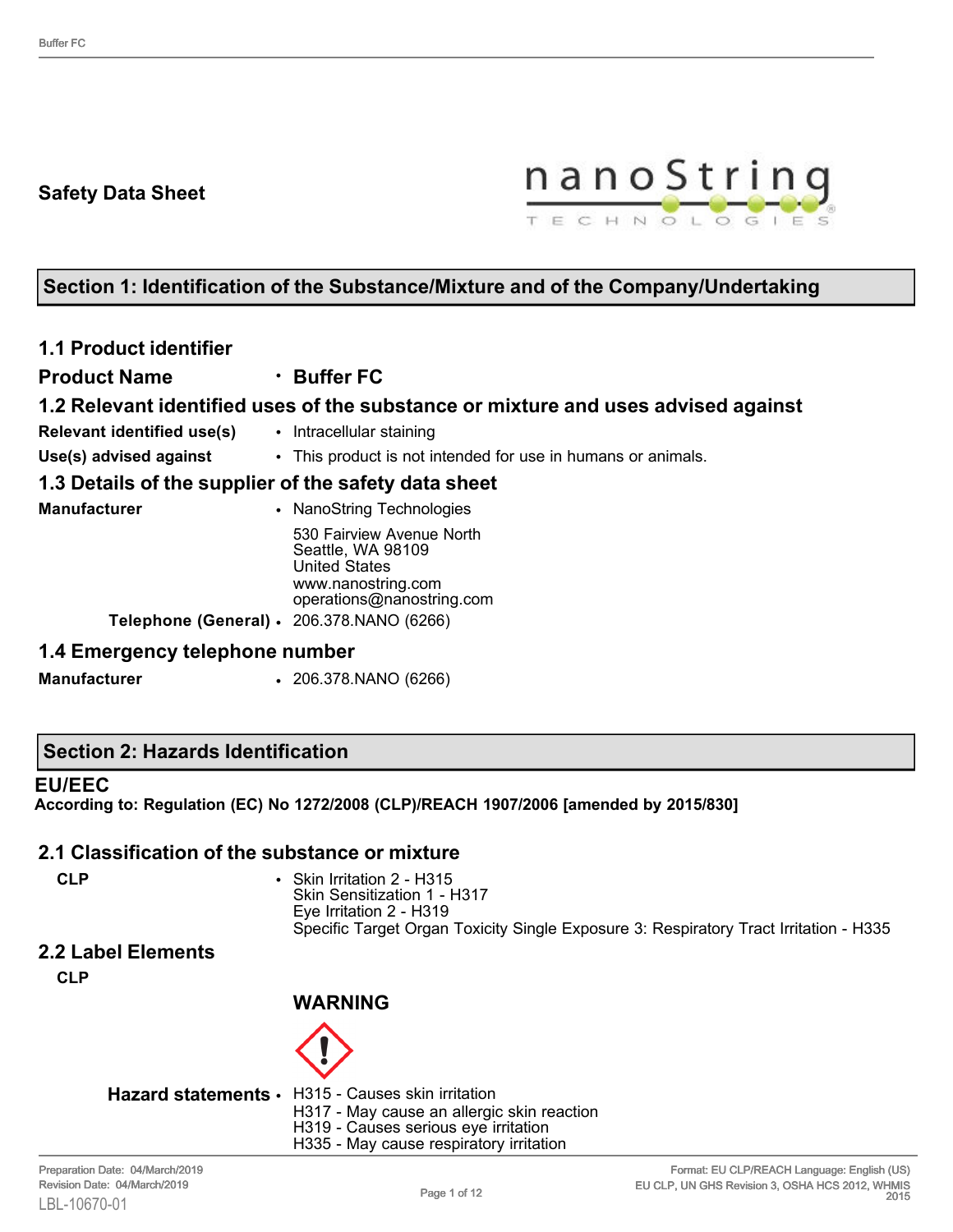### **Precautionary statements**

|                   | <b>Prevention •</b> P261 - Avoid breathing mist, vapours, and/or spray.<br>P264 - Wash thoroughly after handling.<br>P271 - Use only outdoors or in a well-ventilated area.<br>P272 - Contaminated work clothing should not be allowed out of the workplace.<br>P280 - Wear protective gloves/protective clothing/eye protection/face protection.                                                                                                                                                                                                                                                                                                                                          |
|-------------------|--------------------------------------------------------------------------------------------------------------------------------------------------------------------------------------------------------------------------------------------------------------------------------------------------------------------------------------------------------------------------------------------------------------------------------------------------------------------------------------------------------------------------------------------------------------------------------------------------------------------------------------------------------------------------------------------|
|                   | <b>Response •</b> P304+P340 - IF INHALED: Remove person to fresh air and keep comfortable for<br>breathing.<br>P312 - Call a POISON CENTER/doctor if you feel unwell.<br>P302+P352 - IF ON SKIN: Wash with plenty of water.<br>P362+P364 - Take off contaminated clothing and wash it before reuse.<br>P321 - Specific treatment, see supplemental first aid information.<br>P333+P313 - If skin irritation or rash occurs: Get medical advice/attention.<br>P305+P351+P338 - IF IN EYES: Rinse cautiously with water for several minutes.<br>Remove contact lenses, if present and easy to do. Continue rinsing.<br>P337+P313 - If eye irritation persists: Get medical advice/attention. |
|                   | Storage/Disposal • P403+P233 - Store in a well-ventilated place. Keep container tightly closed.<br>P405 - Store locked up.<br>P501 - Dispose of content and/or container in accordance with local, regional,<br>national, and/or international regulations.                                                                                                                                                                                                                                                                                                                                                                                                                                |
| 2.3 Other Hazards |                                                                                                                                                                                                                                                                                                                                                                                                                                                                                                                                                                                                                                                                                            |
| <b>CLP</b>        | • According to Regulation (EC) No. 1272/2008 (CLP) this material is considered<br>hazardous.                                                                                                                                                                                                                                                                                                                                                                                                                                                                                                                                                                                               |

### **UN GHS Revision 3**

**According to: UN Globally Harmonized System of Classification and Labelling of Chemicals (GHS): Third Revised Edition**

# **2.1 Classification of the substance or mixture**

| UN GHS | • Skin Mild Irritation 3                     |
|--------|----------------------------------------------|
|        | <b>Skin Sensitization 1</b>                  |
|        | Germ Cell Mutagenicity 1B                    |
|        | Carcinogenicity 1A                           |
|        | Hazardous to the aquatic environment Acute 3 |
|        |                                              |

#### **2.2 Label elements**

**UN GHS**

# **DANGER**



**Hazard statements** • Causes mild skin irritation

| Udusts Thiu SNII ITIlduvii          |
|-------------------------------------|
| May cause an allergic skin reaction |
| May cause genetic defects.          |
| May cause cancer.                   |
| Harmful to aquatic life             |
|                                     |

#### **Precautionary statements**

| <b>Prevention •</b> Obtain special instructions before use.<br>Do not handle until all safety precautions have been read and understood. |
|------------------------------------------------------------------------------------------------------------------------------------------|
| Avoid breathing mist, vapours, and/or spray.                                                                                             |
| Contaminated work clothing should not be allowed out of the workplace.                                                                   |
| Avoid release to the environment.                                                                                                        |
| Use personal protective equipment as required.                                                                                           |
| <b>Response •</b> IF ON SKIN: Wash with plenty of soap and water.                                                                        |
| Wash contaminated clothing before reuse.                                                                                                 |
| Specific treatment, see supplemental first aid information.                                                                              |
|                                                                                                                                          |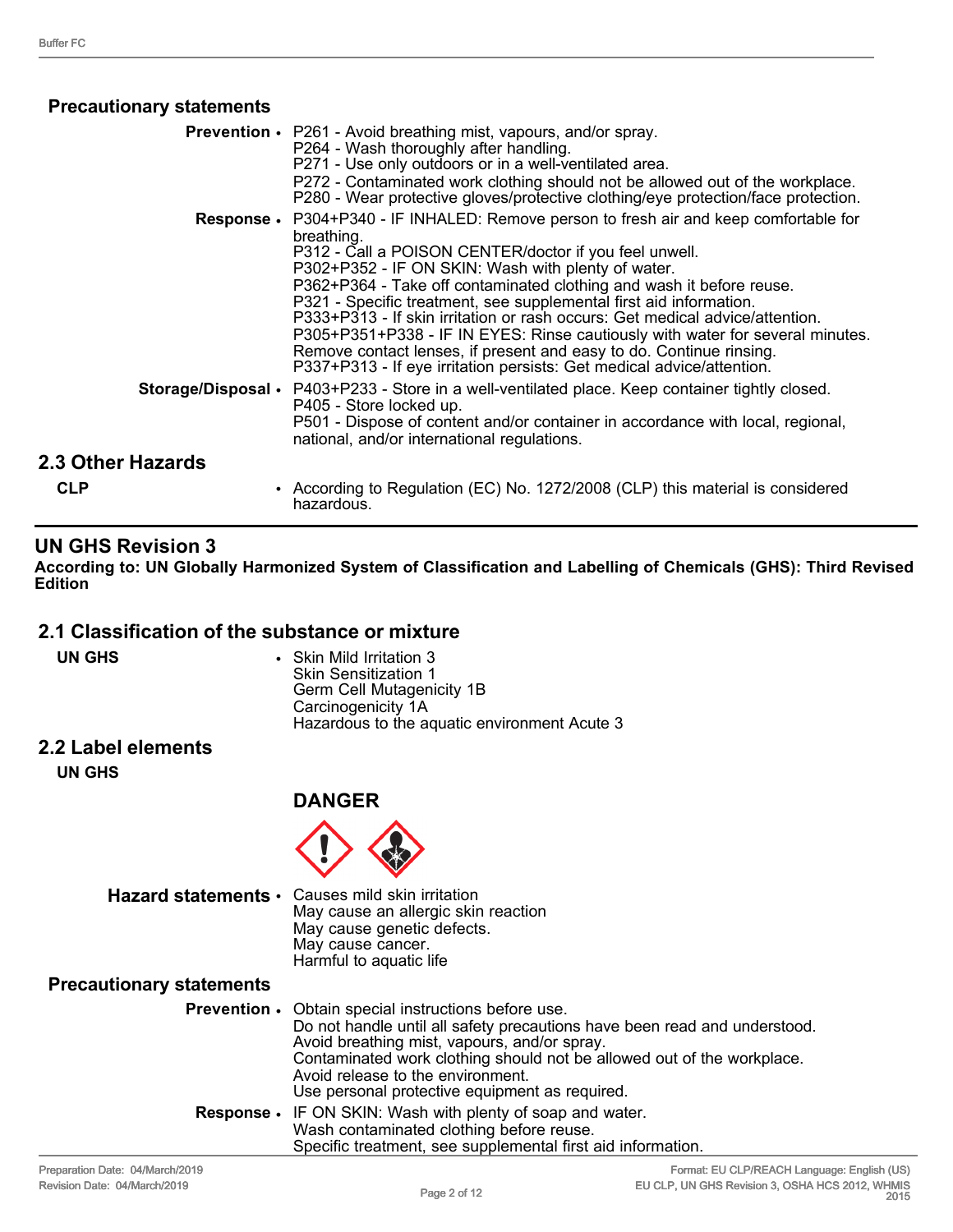| Storage/Disposal • Store locked up. | If skin irritation or rash occurs: Get medical advice/attention.<br>IF exposed or concerned: Get medical advice/attention.<br>Dispose of content and/or container in accordance with local, regional, national, and/or<br>international regulations. |
|-------------------------------------|------------------------------------------------------------------------------------------------------------------------------------------------------------------------------------------------------------------------------------------------------|
| 2.3 Other hazards                   |                                                                                                                                                                                                                                                      |
| UN GHS                              | • According to the Globally Harmonized System for Classification and Labeling (GHS)<br>this product is considered hazardous                                                                                                                          |

# **United States (US)**

**According to: OSHA 29 CFR 1910.1200 HCS**

#### **2.1 Classification of the substance or mixture**

**OSHA HCS 2012** • Skin Sensitization 1 Germ Cell Mutagenicity 1B Carcinogenicity 1A

# **2.2 Label elements**

**OSHA HCS 2012**



| Hazard statements • May cause an allergic skin reaction |
|---------------------------------------------------------|
| May cause genetic defects.                              |
| May cause cancer.                                       |

#### **Precautionary statements**

| <u>r roddaibhar y blaichne na </u>  |                                                                                                                                                                                                                                                                                                                                                  |
|-------------------------------------|--------------------------------------------------------------------------------------------------------------------------------------------------------------------------------------------------------------------------------------------------------------------------------------------------------------------------------------------------|
|                                     | <b>Prevention •</b> Obtain special instructions before use.<br>Do not handle until all safety precautions have been read and understood.<br>Avoid breathing mist, vapours, and/or spray.<br>Contaminated work clothing should not be allowed out of the workplace.<br>Wear protective gloves/protective clothing/eye protection/face protection. |
|                                     | <b>Response</b> • If on skin: Wash with plenty of water.<br>Wash contaminated clothing before reuse.<br>Specific treatment, see supplemental first aid information.<br>If skin irritation or rash occurs: Get medical advice/attention.<br>IF exposed or concerned: Get medical advice/attention.                                                |
| Storage/Disposal • Store locked up. | Dispose of content and/or container in accordance with local, regional, national, and/or<br>international regulations.                                                                                                                                                                                                                           |
| 2.3 Other hazards                   |                                                                                                                                                                                                                                                                                                                                                  |
| <b>OSHA HCS 2012</b>                | • Under United States Regulations (29 CFR 1910.1200 - Hazard Communication<br>Standard), this product is considered hazardous.                                                                                                                                                                                                                   |

### **Canada**

**According to: WHMIS 2015**

#### **2.1 Classification of the substance or mixture**

**WHMIS 2015** • Skin Sensitization 1 Germ Cell Mutagenicity 1B Carcinogenicity 1A

# **2.2 Label elements**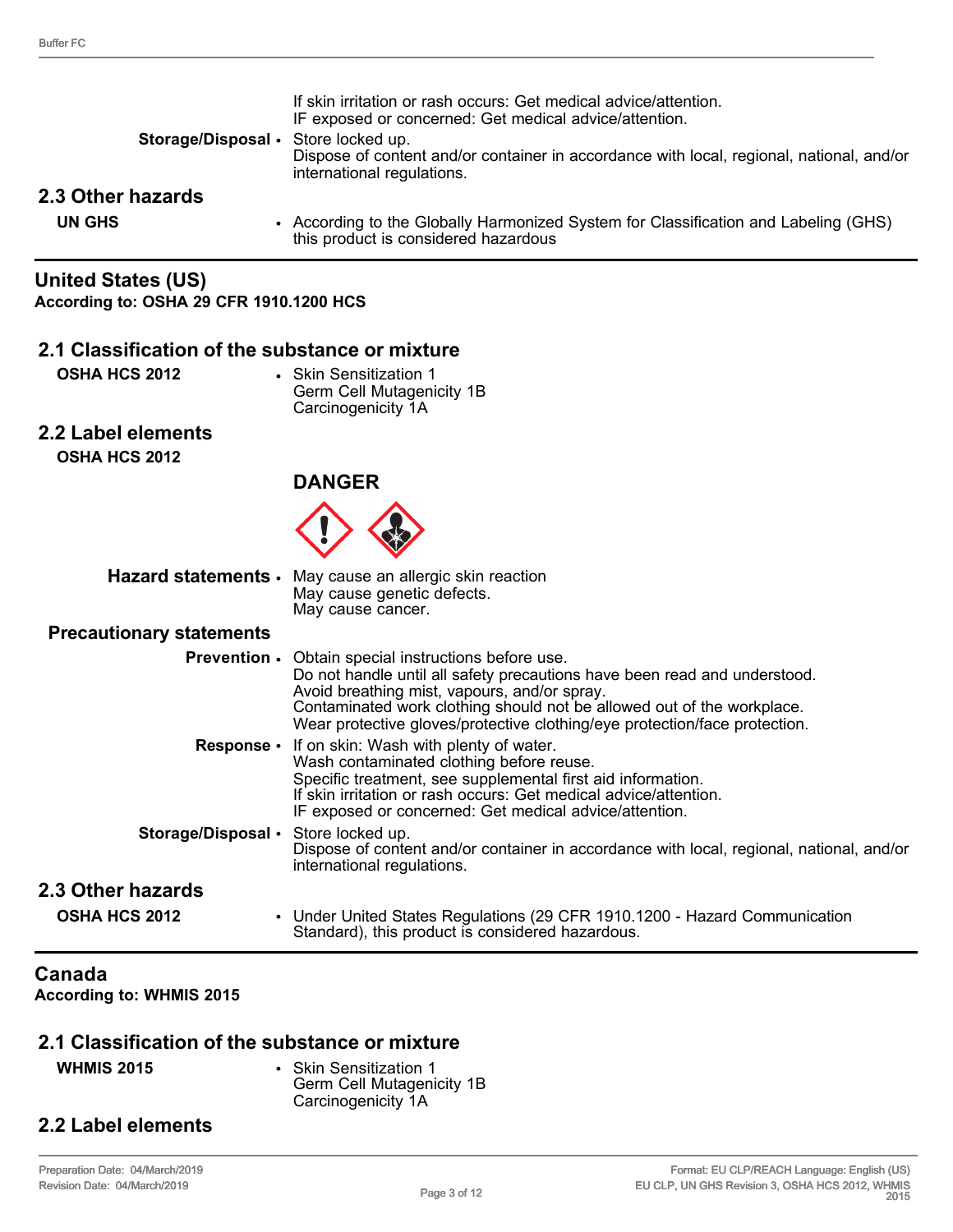| <b>WHMIS 2015</b>                   |                                                                                                                                                                                                                                                                                                                                                                                          |
|-------------------------------------|------------------------------------------------------------------------------------------------------------------------------------------------------------------------------------------------------------------------------------------------------------------------------------------------------------------------------------------------------------------------------------------|
|                                     | <b>DANGER</b>                                                                                                                                                                                                                                                                                                                                                                            |
|                                     |                                                                                                                                                                                                                                                                                                                                                                                          |
| Hazard statements .                 | May cause an allergic skin reaction<br>May cause genetic defects.<br>May cause cancer.                                                                                                                                                                                                                                                                                                   |
| <b>Precautionary statements</b>     |                                                                                                                                                                                                                                                                                                                                                                                          |
| <b>Prevention •</b>                 | Obtain special instructions before use.<br>Do not handle until all safety precautions have been read and understood.<br>Avoid breathing mist, vapours, and/or spray.<br>Contaminated work clothing should not be allowed out of the workplace.<br>Wear protective gloves/protective clothing/eye protection/face protection.<br><b>Response •</b> IF ON SKIN: Wash with plenty of water. |
|                                     | Take off contaminated clothing and wash it before reuse.<br>Specific treatment, see supplemental first aid information.<br>If skin irritation or rash occurs: Get medical advice/attention.<br>IF exposed or concerned: Get medical advice/attention.                                                                                                                                    |
| Storage/Disposal • Store locked up. | Dispose of content and/or container in accordance with local, regional, national, and/or<br>international regulations.                                                                                                                                                                                                                                                                   |
| 2.3 Other hazards                   |                                                                                                                                                                                                                                                                                                                                                                                          |
| <b>WHMIS 2015</b>                   | • In Canada, the product mentioned above is considered hazardous under the<br>Workplace Hazardous Materials Information System (WHMIS).                                                                                                                                                                                                                                                  |

# **Section 3 - Composition/Information on Ingredients**

# **3.1 Substances**

• Material does not meet the criteria of a substance.

# **3.2 Mixtures**

| <b>Composition</b>      |                                                                                        |                          |                                                                                                                                          |                                                                                                                                                                                                                                                                                                                                                                                                                                                                                                                                                                                                                                                                                                                                                                                                                                              |                 |
|-------------------------|----------------------------------------------------------------------------------------|--------------------------|------------------------------------------------------------------------------------------------------------------------------------------|----------------------------------------------------------------------------------------------------------------------------------------------------------------------------------------------------------------------------------------------------------------------------------------------------------------------------------------------------------------------------------------------------------------------------------------------------------------------------------------------------------------------------------------------------------------------------------------------------------------------------------------------------------------------------------------------------------------------------------------------------------------------------------------------------------------------------------------------|-----------------|
| <b>Chemical</b><br>Name | <b>Identifiers</b>                                                                     | $\%$                     | <b>LD50/LC50</b>                                                                                                                         | <b>Classifications According to Regulation/Directive</b>                                                                                                                                                                                                                                                                                                                                                                                                                                                                                                                                                                                                                                                                                                                                                                                     | <b>Comments</b> |
| Component<br>A          | CAS:50-00-0<br>EC.<br>Number:200-<br>$001 - 8$<br>$EU$ Index: $605-$<br>$001 - 00 - 5$ | $1\%$<br><b>TO</b><br>5% | Ingestion/Oral-Rat<br>$LD50 \cdot 100$ mg/kg<br>Inhalation-Rat<br>$LC50 \cdot 250$ ppm 4<br>Hour(s)<br>Skin-Rabbit LD50 .<br>$270$ mg/kg | <b>EU CLP:</b> Annex VI, Table 3.1: Acute Tox. 3, H301; Acute<br>Tox. 3, H311; Acute Tox. 2, H330; Skin Corr. 1B, H314; Skin<br>Sens. 1, H317; Muta. 2, H341; Carc. 1B, H350 (lnhl)<br><b>UN GHS Revision 3: Flam. Lig. 4; Acute Tox. 4 (Orl); Acute</b><br>Tox. 3 (Skn); Acute Tox. 2 (Inhl); Skin Irrit. 2; Eye Irrit. 2; Skin<br>Sens. 1; Muta. 1B; Carc. 1A (Inhl); STOT SE 3: Resp. Irrit.;<br>Aquatic Acute 2<br><b>OSHA HCS 2012:</b> Flam. Lig. 4; Acute Tox. 4 (Orl); Acute Tox.<br>3 (Skn); Acute Tox. 2 (Inhalation); Skin Irrit. 2; Eye Irrit. 2; Skin<br>Sens. 1; Muta. 1B; Carc. 1A (Inhl); STOT SE 3: Resp. Irrit.<br><b>WHMIS 2015:</b> Flam. Liq. 4; Acute Tox. 4 (Orl); Acute Tox. 3<br>(Skn); Acute Tox. 2 (Inhalation); Skin Irrit. 2; Eye Irrit. 2; Skin<br>Sens. 1; Muta. 1B; Carc. 1A (Inhl); STOT SE 3: Resp. Irrit. | <b>NDA</b>      |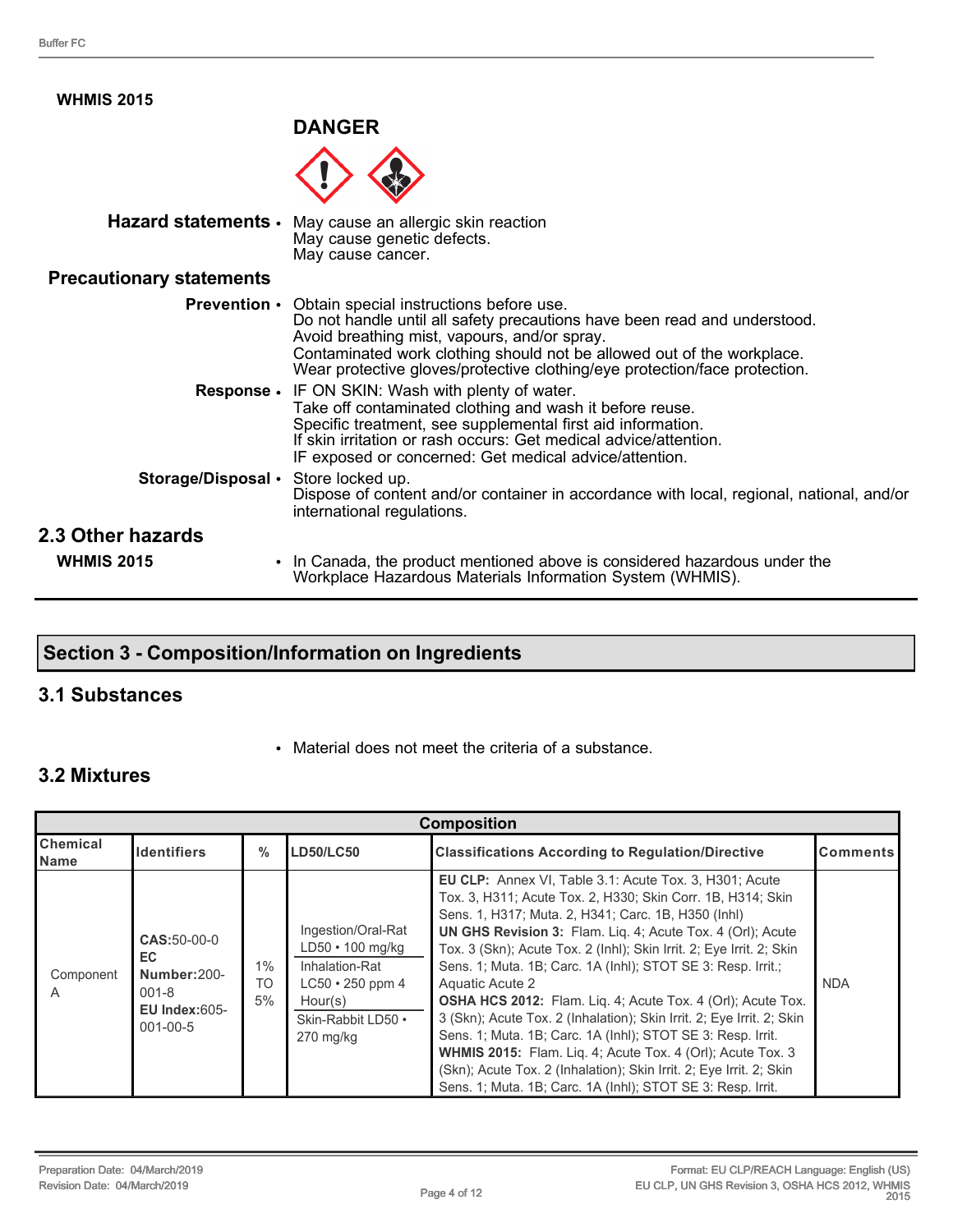*See Section 16 for full text of H-statements.* 

#### **Section 4 - First Aid Measures**

#### **4.1 Description of first aid measures**

| <b>Inhalation</b>                                               |                                                                                                                                                                                                                                 |  |
|-----------------------------------------------------------------|---------------------------------------------------------------------------------------------------------------------------------------------------------------------------------------------------------------------------------|--|
|                                                                 | • Move victim to fresh air. Administer oxygen if breathing is difficult. Give artificial<br>respiration if victim is not breathing.                                                                                             |  |
| <b>Skin</b>                                                     | • In case of contact with substance, immediately flush skin with running water for at<br>least 20 minutes. Take off contaminated clothing and wash before reuse. If irritation<br>develops and persists, get medical attention. |  |
| Eye                                                             | • In case of contact with substance, immediately flush eyes with running water for at<br>least 20 minutes. If eye irritation persists: Get medical advice/attention.                                                            |  |
| Ingestion                                                       | • Do not use mouth-to-mouth method if victim ingested the substance.                                                                                                                                                            |  |
| 4.2 Most important symptoms and effects, both acute and delayed |                                                                                                                                                                                                                                 |  |
|                                                                 | • Refer to Section 11 - Toxicological Information.                                                                                                                                                                              |  |
|                                                                 | 4.3 Indication of any immediate medical attention and special treatment needed                                                                                                                                                  |  |
| Alexander Block between                                         | All the close suite to be studied to contract the contract of the construction of distance in the co                                                                                                                            |  |

**Notes to Physician** • All treatments should be based on observed signs and symptoms of distress in the patient. Consideration should be given to the possibility that overexposure to materials other than this product may have occurred.

#### **Section 5 - Firefighting Measures**

#### **5.1 Extinguishing media**

|                                                                  | Suitable Extinguishing Media • LARGE FIRE: Water spray, fog or regular foam.<br>SMALL FIRES: Dry chemical, CO2, water spray or regular foam.                                                                                                                                                                                                                                                                              |  |  |
|------------------------------------------------------------------|---------------------------------------------------------------------------------------------------------------------------------------------------------------------------------------------------------------------------------------------------------------------------------------------------------------------------------------------------------------------------------------------------------------------------|--|--|
| <b>Unsuitable Extinguishing</b><br>Media                         | • No data available                                                                                                                                                                                                                                                                                                                                                                                                       |  |  |
|                                                                  | 5.2 Special hazards arising from the substance or mixture                                                                                                                                                                                                                                                                                                                                                                 |  |  |
| <b>Unusual Fire and Explosion • No data available</b><br>Hazards |                                                                                                                                                                                                                                                                                                                                                                                                                           |  |  |
| <b>Hazardous Combustion</b><br><b>Products</b>                   | • No data available                                                                                                                                                                                                                                                                                                                                                                                                       |  |  |
| 5.3 Advice for firefighters                                      |                                                                                                                                                                                                                                                                                                                                                                                                                           |  |  |
|                                                                  | • Structural firefighters' protective clothing provides limited protection in fire situations<br>ONLY; it is not effective in spill situations where direct contact with the substance is<br>possible.<br>Wear chemical protective clothing that is specifically recommended by the<br>manufacturer. It may provide little or no thermal protection.<br>Wear positive pressure self-contained breathing apparatus (SCBA). |  |  |

# **Section 6 - Accidental Release Measures**

# **6.1 Personal precautions, protective equipment and emergency procedures**

| <b>Personal Precautions</b>          | • Ventilate enclosed areas. Do not walk through spilled material. Wear appropriate<br>personal protective equipment, avoid direct contact. Do not touch damaged containers<br>or spilled material unless wearing appropriate protective clothing.                                                                                                        |
|--------------------------------------|----------------------------------------------------------------------------------------------------------------------------------------------------------------------------------------------------------------------------------------------------------------------------------------------------------------------------------------------------------|
| <b>Emergency Procedures</b>          | • As an immediate precautionary measure, isolate spill or leak area in all directions for<br>at least 50 meters (150 feet) for liquids and at least 25 meters (75 feet) for solids.<br>ELIMINATE all ignition sources (no smoking, flares, sparks or flames in immediate<br>area). Stay upwind. Keep out of low areas. Keep unauthorized personnel away. |
| A A Excelse concented was excellence |                                                                                                                                                                                                                                                                                                                                                          |

# **6.2 Environmental precautions**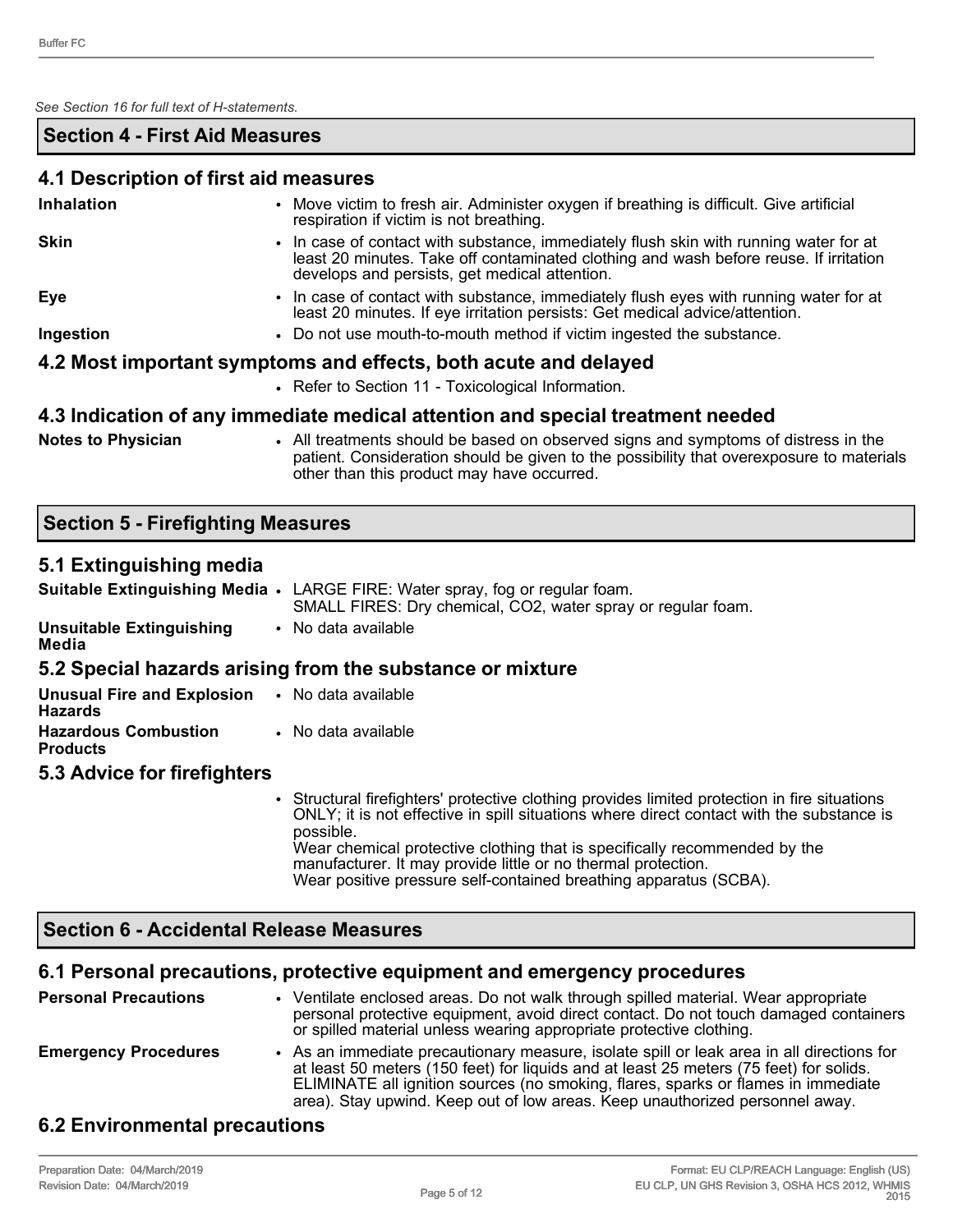• Avoid run off to waterways and sewers.

#### **6.3 Methods and material for containment and cleaning up**

**Containment/Clean-up Measures** • Stop leak if you can do it without risk. SMALL SPILLS: Take up with sand or other non-combustible absorbent material and place into containers for later disposal. LARGE SPILLS: Dike far ahead of spill for later disposal.

#### **6.4 Reference to other sections**

• Refer to Section 8 - Exposure Controls/Personal Protection and Section 13 - Disposal Considerations.

#### **Section 7 - Handling and Storage**

#### **7.1 Precautions for safe handling**

**Handling** • Use only with adequate ventilation. Handle in accordance with good industrial and safety practice. Wear recommended Personal Protective Equipment when handling. Avoid breathing mist, vapours and/or spray. Avoid contact with skin, eyes, and clothing. Wash thoroughly with soap and water after handling and before eating, drinking, or using tobacco.

#### **7.2 Conditions for safe storage, including any incompatibilities**

**Storage** • Keep container tightly closed and store at recommended temperature.

#### **7.3 Specific end use(s)**

• Refer to Section 1.2 - Relevant identified uses.

#### **Section 8 - Exposure Controls/Personal Protection**

#### **8.1 Control parameters**

| <b>Exposure Limits/Guidelines</b> |                                                          |                             |                                  |                                   |  |  |
|-----------------------------------|----------------------------------------------------------|-----------------------------|----------------------------------|-----------------------------------|--|--|
|                                   | ∣Result I<br><b>NIOSH</b><br><b>ACGIH</b><br><b>OSHA</b> |                             |                                  |                                   |  |  |
| Component A<br>$(50-00-0)$        |                                                          | STELs 0.3 ppm STEL          | <b>Not established</b>           | 2 ppm STEL (see 29 CFR 1910.1048) |  |  |
|                                   |                                                          | $\textsf{TWAs}$ 0.1 ppm TWA | $\vert$ 0.016 ppm TWA            | $\vert 0.75$ ppm TWA              |  |  |
|                                   |                                                          | Ceilings Not established    | $\vert$ 0.1 ppm Ceiling (15 min) | <b>Not established</b>            |  |  |

#### **8.2 Exposure controls**

| <b>Engineering</b><br>Measures/Controls          | • Good general ventilation should be used. Ventilation rates should be matched to<br>conditions. If applicable, use process enclosures, local exhaust ventilation, or other<br>engineering controls to maintain airborne levels below recommended exposure limits.<br>If exposure limits have not been established, maintain airborne levels to an acceptable<br>level. |
|--------------------------------------------------|-------------------------------------------------------------------------------------------------------------------------------------------------------------------------------------------------------------------------------------------------------------------------------------------------------------------------------------------------------------------------|
| <b>Personal Protective Equipment</b>             |                                                                                                                                                                                                                                                                                                                                                                         |
| <b>Respiratory</b>                               | • In case of insufficient ventilation, wear suitable respiratory equipment.                                                                                                                                                                                                                                                                                             |
| Eye/Face                                         | • Wear chemical splash safety goggles.                                                                                                                                                                                                                                                                                                                                  |
| <b>Skin/Body</b>                                 | • Wear appropriate gloves.                                                                                                                                                                                                                                                                                                                                              |
| <b>Environmental Exposure</b><br><b>Controls</b> | • Controls should be engineered to prevent release to the environment, including<br>procedures to prevent spills, atmospheric release and release to waterways. Follow<br>best practice for site management and disposal of waste.                                                                                                                                      |
|                                                  |                                                                                                                                                                                                                                                                                                                                                                         |

#### **Key to abbreviations**

ACGIH = American Conference of Governmental Industrial Hygiene STEL = Short Term Exposure Limits are based on 15-minute exposures NIOSH = National Institute of Occupational Safety and Health TWA = Time-Weighted Averages are based on 8h/day, 40h/week exposures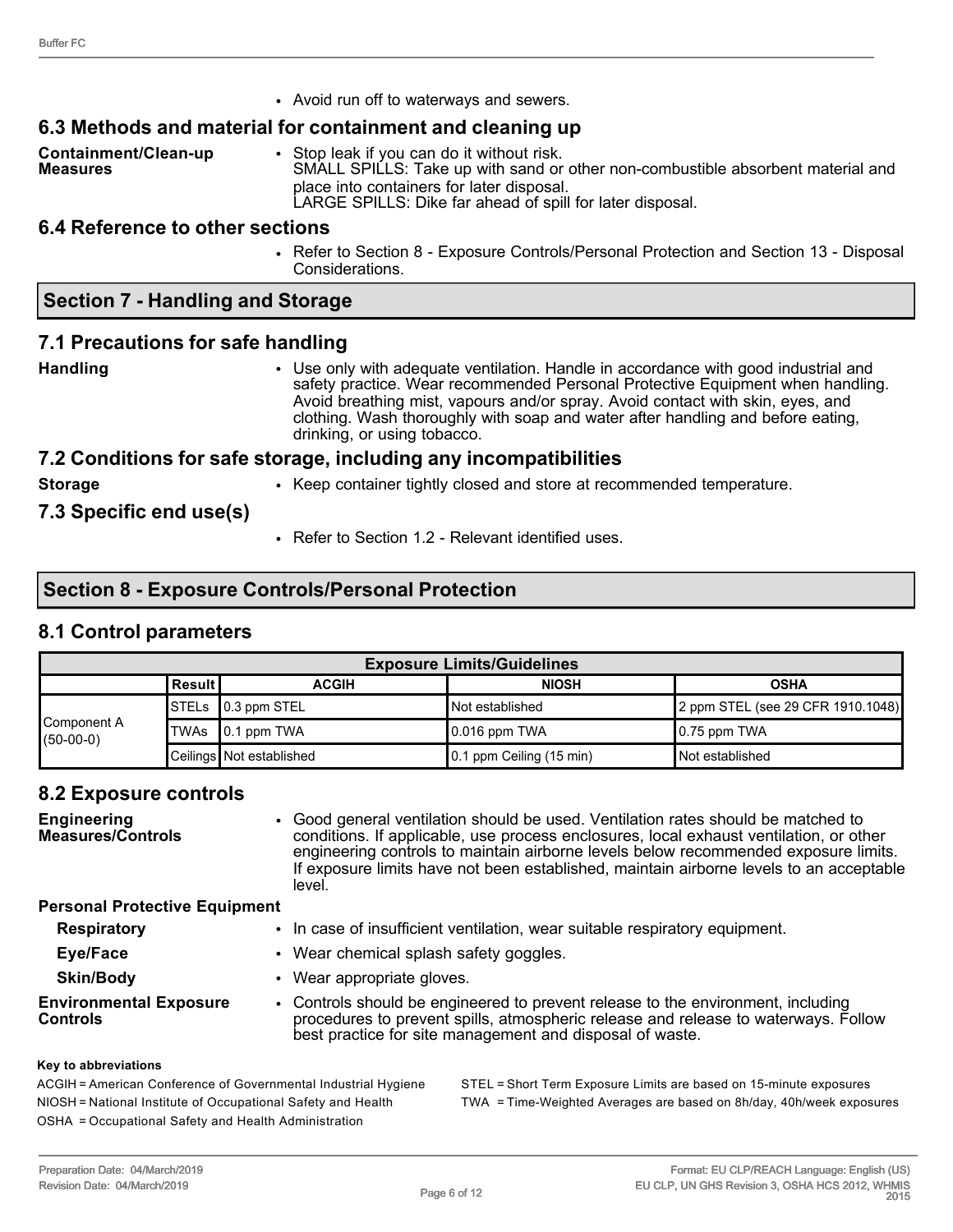# **Section 9 - Physical and Chemical Properties**

# **9.1 Information on Basic Physical and Chemical Properties**

# **Material Description**

| <b>Physical Form</b>                                  | Liquid            | Appearance/Description       | Odorless liquid.  |
|-------------------------------------------------------|-------------------|------------------------------|-------------------|
| Color                                                 | No data available | Odor                         | Odorless          |
| Odor Threshold                                        | No data available |                              |                   |
| <b>General Properties</b>                             |                   |                              |                   |
| <b>Boiling Point</b>                                  | No data available | Melting Point/Freezing Point | No data available |
| Decomposition Temperature                             | No data available | pH                           | No data available |
| Specific Gravity/Relative Density                     | No data available | <b>Water Solubility</b>      | Soluble 100 %     |
| Viscosity                                             | No data available | <b>Explosive Properties</b>  | No data available |
| Oxidizing Properties:                                 | No data available |                              |                   |
| Volatility                                            |                   |                              |                   |
| Vapor Pressure                                        | No data available | <b>Vapor Density</b>         | No data available |
| <b>Evaporation Rate</b>                               | No data available |                              |                   |
| Flammability                                          |                   |                              |                   |
| Flash Point                                           | No data available | <b>UEL</b>                   | No data available |
| LEL                                                   | No data available | Autoignition                 | No data available |
| Flammability (solid, gas)                             | No data available |                              |                   |
| Environmental                                         |                   |                              |                   |
| Octanol/Water Partition coefficient No data available |                   |                              |                   |

### **9.2 Other Information**

• No additional physical and chemical parameters noted.

# **Section 10: Stability and Reactivity**

#### **10.1 Reactivity**

• No dangerous reaction known under conditions of normal use.

#### **10.2 Chemical stability**

• Stable under normal temperatures and pressures.

#### **10.3 Possibility of hazardous reactions**

• Hazardous polymerization will not occur.

# **10.4 Conditions to avoid**

• Incompatible materials.

# **10.5 Incompatible materials**

• Strong oxidizing agents.

# **10.6 Hazardous decomposition products**

• Thermal decomposition can lead to release of irritating and toxic gases and vapors. Carbon oxides.

# **Section 11 - Toxicological Information**

# **11.1 Information on toxicological effects**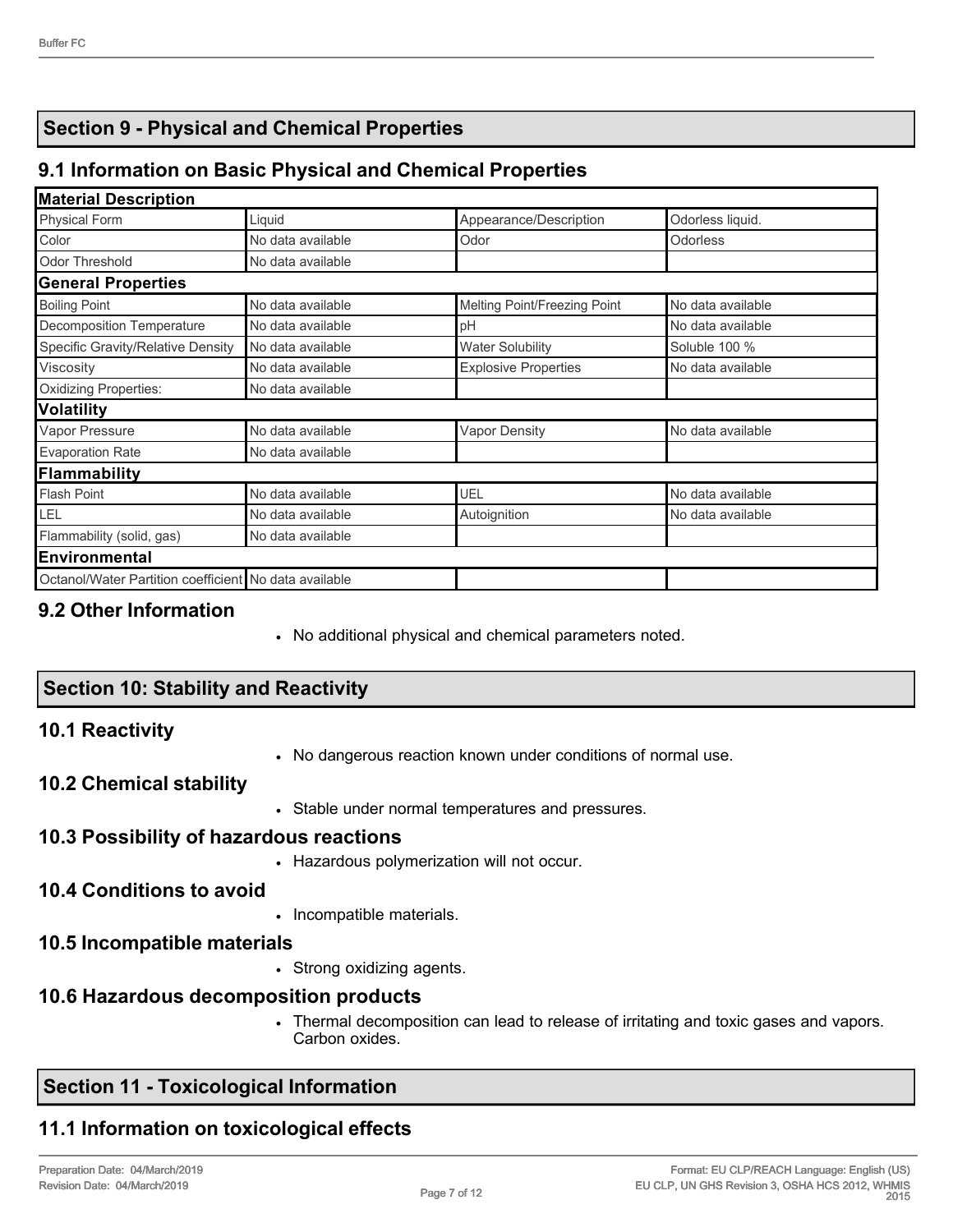|                              |              | <b>Components</b>                                                                                                                                                                                                                                                                                                                                                                                                                                                                                                                                                                                                                                                                                                                                                                                                                                                                                                                                                                                                                                                                                                                                                                                                                                                                                                                                                                                                                                                                                                                                                                                                                                                        |
|------------------------------|--------------|--------------------------------------------------------------------------------------------------------------------------------------------------------------------------------------------------------------------------------------------------------------------------------------------------------------------------------------------------------------------------------------------------------------------------------------------------------------------------------------------------------------------------------------------------------------------------------------------------------------------------------------------------------------------------------------------------------------------------------------------------------------------------------------------------------------------------------------------------------------------------------------------------------------------------------------------------------------------------------------------------------------------------------------------------------------------------------------------------------------------------------------------------------------------------------------------------------------------------------------------------------------------------------------------------------------------------------------------------------------------------------------------------------------------------------------------------------------------------------------------------------------------------------------------------------------------------------------------------------------------------------------------------------------------------|
| Component A<br>$(1\%$ TO 5%) | 150-<br>100- | Acute Toxicity: Inhalation-Human TCLo · 1 mg/m <sup>3</sup> ; Sense Organs and Special Senses: Eye: Conjunctive irritation; Lungs,<br>Thorax, or Respiration: Cough; Inhalation-Human TCLo . 2.5 ppm; Lungs, Thorax, or Respiration: Cough; Inhalation-Rat<br>TDLo · 5 ppm 15 Minute(s); Lungs, Thorax, or Respiration: Structural or functional change in trachea or bronchi; Skin-<br>Rabbit LD50 · 270 mg/kg;<br>Irritation: Eye-Rabbit • 10 mg • Severe irritation; Skin-Human • 0.01 % • Severe irritation; Skin-Rabbit • 2 mg 24 Hour(s) •<br>Severe irritation:<br>Mutagen: Sister chromatid exchange • Inhalation-Human • 0.985 mg/m <sup>3</sup> 8 Hour(s) 8.5 Year(s); Micronucleus test • Inhalation-<br>Human • 2 ppm 15 Minute(s); Cytogenetic analysis • Inhalation-Rat • 15 ppm 5 Day(s)-Intermittent;<br>Reproductive: Ingestion/Oral-Rat TDLo · 168 mg/kg (1-21D preg); Reproductive Effects: Specific Developmental<br>Abnormalities: Hepatobiliary system; Ingestion/Oral-Rat TDLo · 17.6 mg/kg (1-22D preg); Reproductive Effects: Effects on<br>Embryo or Fetus:Fetotoxicity (except death, e.g., stunted fetus); Inhalation-Rat TCLo · 1 mg/m <sup>3</sup> 24 Hour(s)(1-22D preg);<br>Reproductive Effects: Effects on Embryo or Fetus: Cytological changes;<br>Tumorigen / Carcinogen: Inhalation-Mouse TCLo · 14300 ppb 6 Hour(s) 2 Year(s)-Intermittent; Tumorigenic:Equivocal<br>tumorigenic agent by RTECS criteria; Sense Organs and Special Senses: Olfaction: Tumors; Inhalation-Rat TCLo .<br>14300 ppb 6 Hour(s) 2 Year(s)-Intermittent; Tumorigenic:Carcinogenic by RTECS criteria; Sense Organs and Special<br>Senses:Olfaction:Tumors |

| <b>GHS Properties</b>            | <b>Classification</b>                                                                                                                                |  |  |
|----------------------------------|------------------------------------------------------------------------------------------------------------------------------------------------------|--|--|
| <b>Acute toxicity</b>            | EU/CLP · Data lacking<br>UN GHS 3 . Data lacking<br>OSHA HCS 2012 . Data lacking<br>WHMIS 2015 . Data lacking                                        |  |  |
| <b>Skin corrosion/Irritation</b> | EU/CLP · Skin Irritation 2<br><b>UN GHS 3 · Skin Mild Irritation 3</b><br>OSHA HCS 2012 . Data lacking<br>WHMIS 2015 . Data lacking                  |  |  |
| Serious eye damage/Irritation    | EU/CLP . Eye Irritation 2<br>UN GHS 3 . Data lacking<br>OSHA HCS 2012 . Data lacking<br>WHMIS 2015 . Data lacking                                    |  |  |
| <b>Skin sensitization</b>        | EU/CLP • Skin Sensitizer 1<br><b>UN GHS 3 • Skin Sensitizer 1</b><br>OSHA HCS 2012 . Skin Sensitizer 1<br>WHMIS 2015 . Skin Sensitizer 1             |  |  |
| <b>Respiratory sensitization</b> | EU/CLP · Data lacking<br>UN GHS 3 . Data lacking<br>OSHA HCS 2012 . Data lacking<br>WHMIS 2015 . Data lacking                                        |  |  |
| <b>Aspiration Hazard</b>         | EU/CLP . Data lacking<br>UN GHS 3 . Data lacking<br>OSHA HCS 2012 . Data lacking<br>WHMIS 2015 . Data lacking                                        |  |  |
| Carcinogenicity                  | EU/CLP · Data lacking<br>UN GHS 3 · Carcinogenicity 1A<br>OSHA HCS 2012 - Carcinogenicity 1A<br>WHMIS 2015 . Carcinogenicity 1A                      |  |  |
| <b>Germ Cell Mutagenicity</b>    | EU/CLP · Data lacking<br>UN GHS 3 . Germ Cell Mutagenicity 1B<br>OSHA HCS 2012 . Germ Cell Mutagenicity 1B<br>WHMIS 2015 . Germ Cell Mutagenicity 1B |  |  |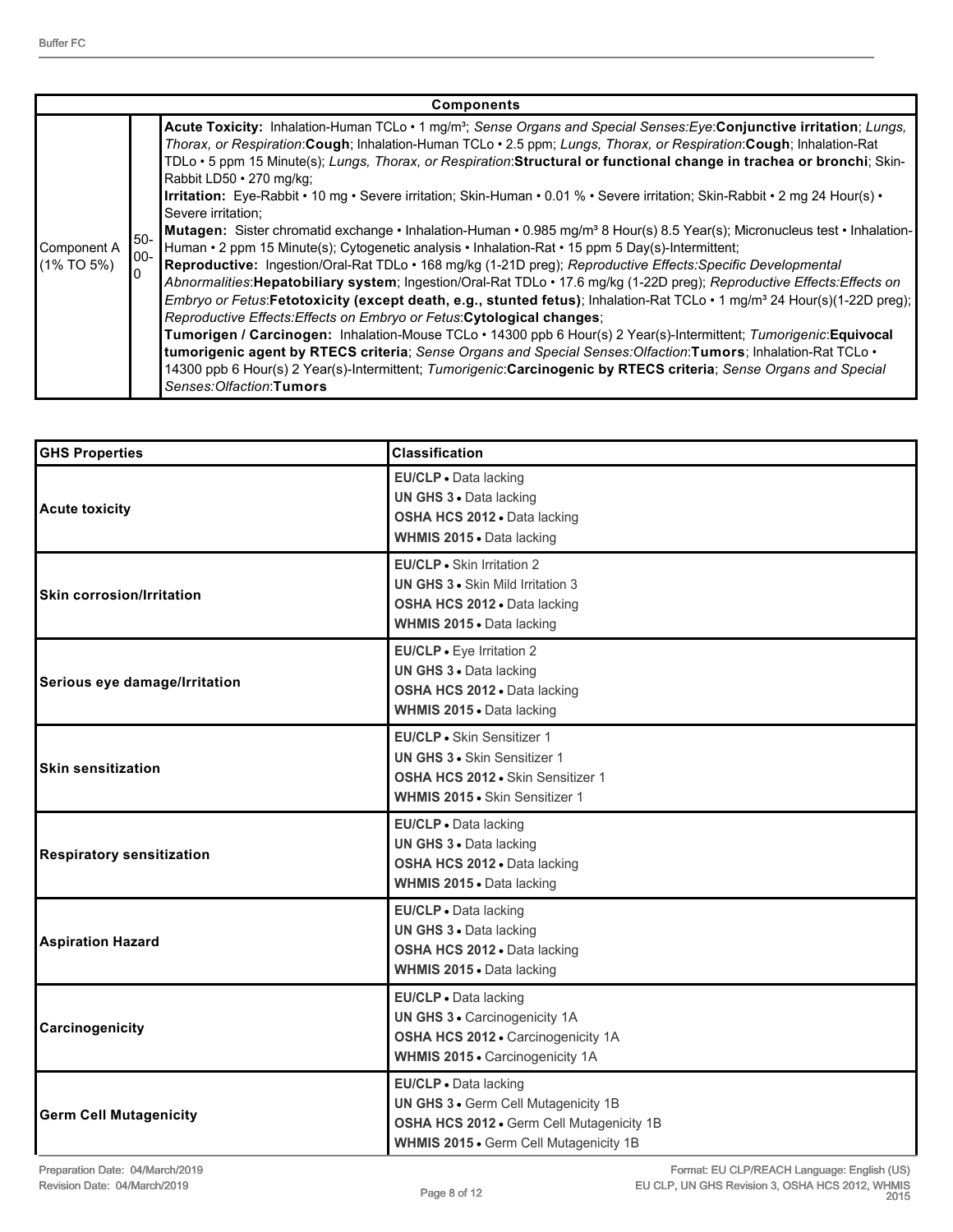| <b>Toxicity for Reproduction</b> | EU/CLP • Data lacking<br><b>UN GHS 3 • Data lacking</b><br><b>OSHA HCS 2012 • Data lacking</b><br><b>WHMIS 2015 • Data lacking</b>                                                                          |
|----------------------------------|-------------------------------------------------------------------------------------------------------------------------------------------------------------------------------------------------------------|
| <b>ISTOT-SE</b>                  | <b>EU/CLP •</b> Specific Target Organ Toxicity Single Exposure 3: Respiratory Tract Irritation<br><b>UN GHS 3 . Data lacking</b><br><b>OSHA HCS 2012 • Data lacking</b><br><b>WHMIS 2015 • Data lacking</b> |
| <b>ISTOT-RE</b>                  | EU/CLP • Data lacking<br><b>UN GHS 3 • Data lacking</b><br><b>OSHA HCS 2012 • Data lacking</b><br><b>WHMIS 2015 - Data lacking</b>                                                                          |

# **Potential Health Effects**

| <b>Inhalation</b>           |                                                                |
|-----------------------------|----------------------------------------------------------------|
| Acute (Immediate)           | • May cause respiratory irritation.                            |
| <b>Chronic (Delayed)</b>    | • No data available.                                           |
| <b>Skin</b>                 |                                                                |
| Acute (Immediate)           | • Causes skin irritation.                                      |
| <b>Chronic (Delayed)</b>    | • No data available.                                           |
| Eye                         |                                                                |
| Acute (Immediate)           | • Causes serious eye irritation.                               |
| <b>Chronic (Delayed)</b>    | • No data available.                                           |
| Ingestion                   |                                                                |
| Acute (Immediate)           | • May cause irritation if swallowed.                           |
| <b>Chronic (Delayed)</b>    | • No data available.                                           |
| <b>Mutagenic Effects</b>    | • Repeated and prolonged exposure may cause mutagenic effects. |
| <b>Carcinogenic Effects</b> | • Repeated and prolonged exposure may cause cancer.            |

| <b>Carcinogenic Effects</b>       |               |                                        |                      |                        |  |
|-----------------------------------|---------------|----------------------------------------|----------------------|------------------------|--|
| <b>IARC</b><br>NTP<br>CAS<br>OSHA |               |                                        |                      |                        |  |
| Component A                       | $50 - 00 - 0$ | Specifically Regulated<br>l Carcinogen | Group 1-Carcinogenic | Known Human Carcinogen |  |

#### **Key to abbreviations**

TC = Toxic Concentration TD = Toxic Dose

# **Section 12 - Ecological Information**

# **12.1 Toxicity**

| <b>Components</b>              |  |                                                                                                                                                                                                                                                                                                   |  |  |
|--------------------------------|--|---------------------------------------------------------------------------------------------------------------------------------------------------------------------------------------------------------------------------------------------------------------------------------------------------|--|--|
| Component A (1% TO 5%) 50-00-0 |  | Aquatic Toxicity-Fish: 96 Hour(s) LC50 Ictalorus melas 24.8 mg/L<br>10 Day(s) NOEC <i>Ictalurus punctatus</i> 455.8 mg/L<br>Aquatic Toxicity-Crustacea: 48 Hour(s) EC50 Daphnia pulex 5.8 mg/L<br>Aquatic Toxicity-Algae and Other Aquatic Plant(s): 96 Hour(s) EC50 Isochrysis galbana 3.05 mg/L |  |  |

• Harmful to aquatic life.

# **12.2 Persistence and degradability**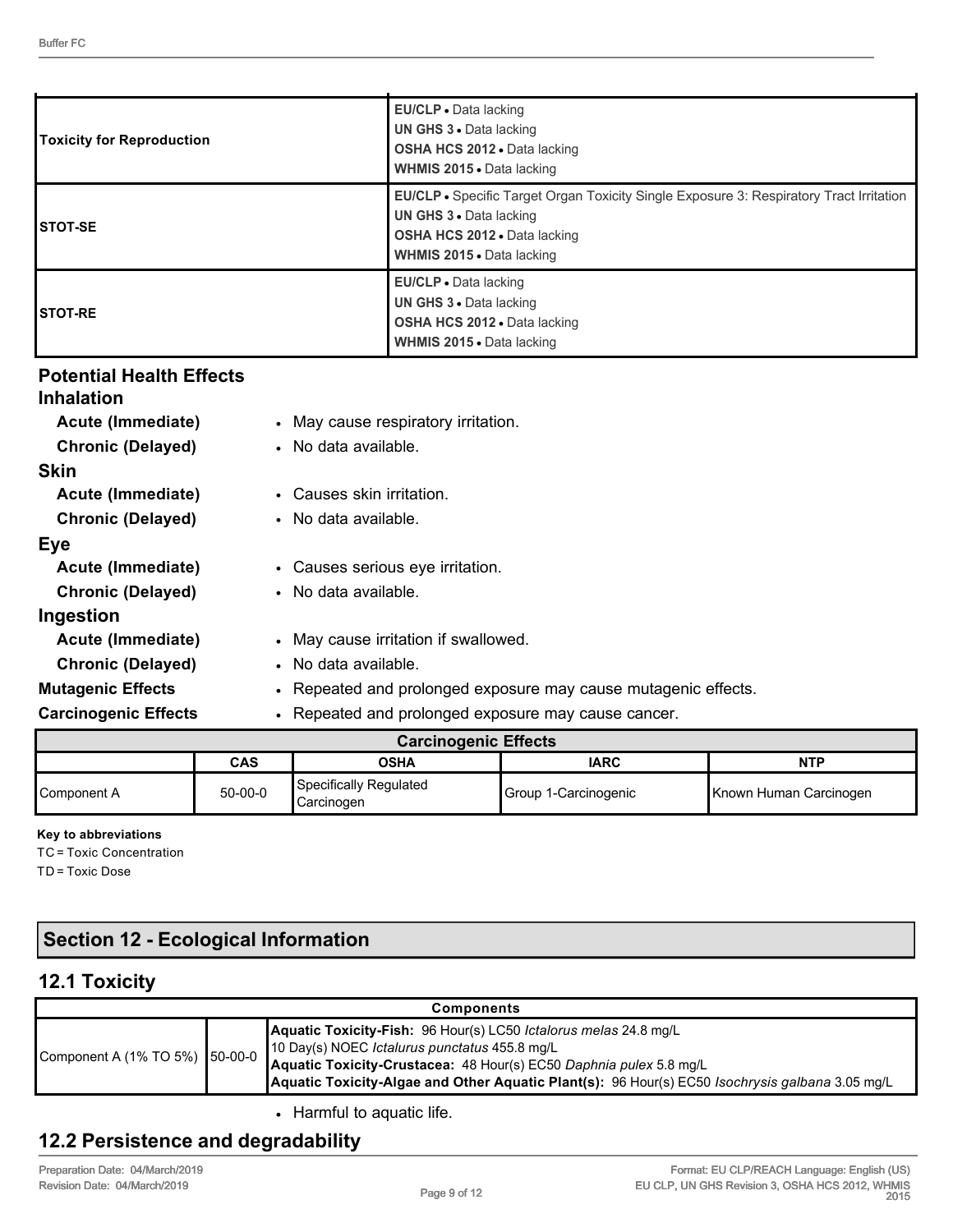• Material data lacking.

#### **12.3 Bioaccumulative potential**

- Material data lacking.
- **12.4 Mobility in Soil**
- Material data lacking.
- **12.5 Results of PBT and vPvB assessment**
	- No PBT and vPvB assessment has been conducted.

#### **12.6 Other adverse effects**

• No studies have been found.

# **Section 13 - Disposal Considerations**

#### **13.1 Waste treatment methods**

**Product waste** • Dispose of content and/or container in accordance with local, regional, national, and/or international regulations.

**Packaging waste** • Dispose of content and/or container in accordance with local, regional, national, and/or international regulations.

# **Section 14 - Transport Information**

|                  | <b>14.1 UN</b><br>number | 14.2 UN proper<br>shipping name | 14.3 Transport hazard<br>class(es) | 14.4 Packing<br>group | <b>14.5 Environmental</b><br>hazards |
|------------------|--------------------------|---------------------------------|------------------------------------|-----------------------|--------------------------------------|
| <b>DOT</b>       | Not Applicable           | Not Regulated                   | Not Applicable                     | Not Applicable        | <b>NDA</b>                           |
| <b>TDG</b>       | Not Applicable           | Not Regulated                   | Not Applicable                     | Not Applicable        | <b>NDA</b>                           |
| <b>IMO/IMDG</b>  | Not Applicable           | Not Regulated                   | Not Applicable                     | Not Applicable        | <b>NDA</b>                           |
| <b>IATA/ICAO</b> | Not Applicable           | Not Regulated                   | Not Applicable                     | Not Applicable        | <b>NDA</b>                           |

**14.6 Special precautions for**  • None specified. **user**

**14.7 Transport in bulk according to Annex II of Marpol and the IBC Code** • Data lacking.

#### **Section 15 - Regulatory Information**

# **15.1 Safety, health and environmental regulations/legislation specific for the substance or mixture**

| <b>State Right To Know</b>                |         |     |     |     |  |  |
|-------------------------------------------|---------|-----|-----|-----|--|--|
| <b>CAS</b><br>МA<br>NJ<br>Component<br>PА |         |     |     |     |  |  |
| Component A                               | 50-00-0 | Yes | Yes | Yes |  |  |

| Inventory   |          |                   |                    |                  |                  |             |  |  |
|-------------|----------|-------------------|--------------------|------------------|------------------|-------------|--|--|
| Component   | CAS      | <b>Canada DSL</b> | <b>Canada NDSL</b> | <b>EU EINECS</b> | <b>EU ELNICS</b> | <b>TSCA</b> |  |  |
| Component A | Ⅰ50-00-0 | Yes               | No                 | Yes              | No               | Yes         |  |  |

# **Canada**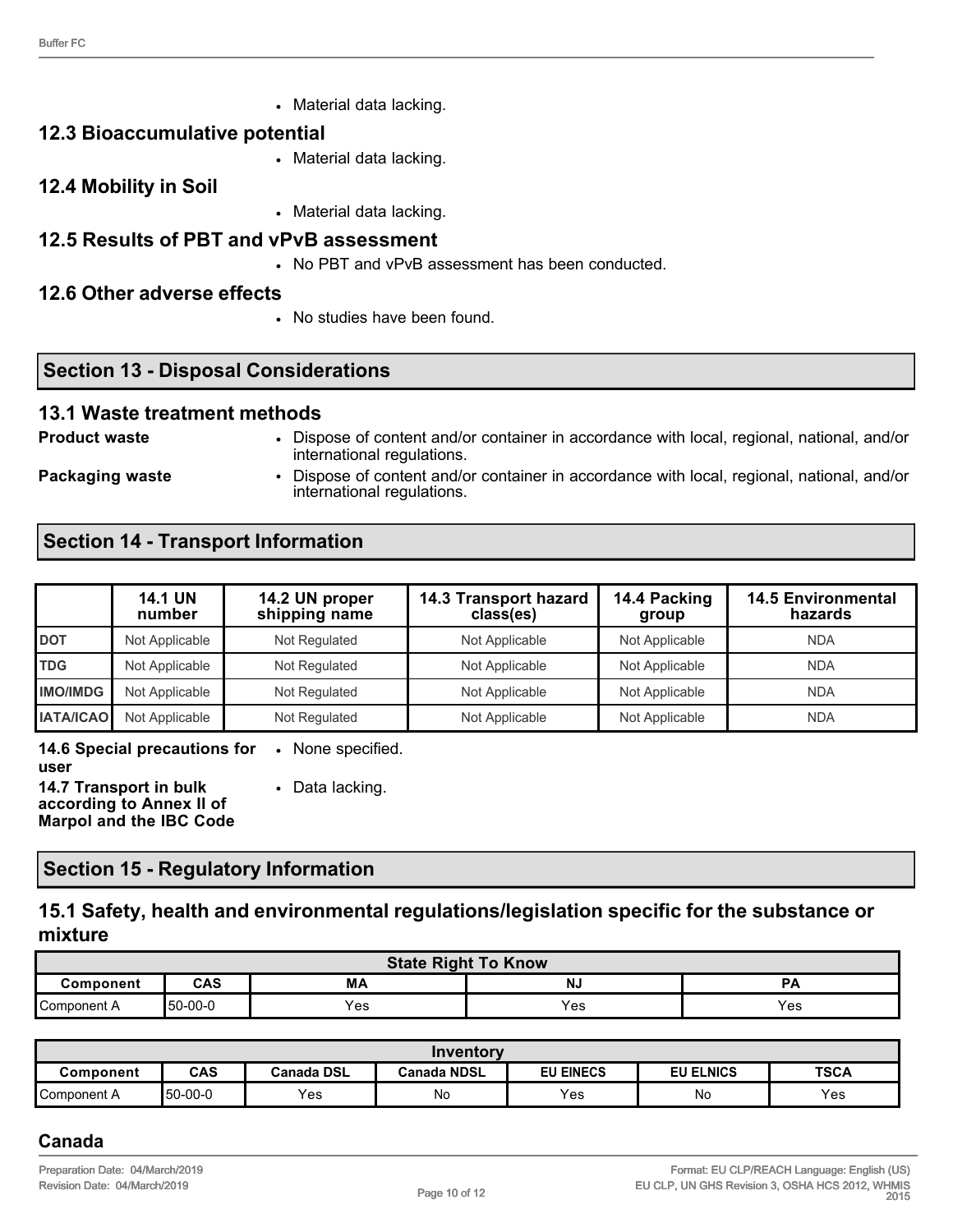| ⊧Labor<br>Canada - WHMIS 1988 - Classifications of Substances                              |               |                                                                                                                                         |  |
|--------------------------------------------------------------------------------------------|---------------|-----------------------------------------------------------------------------------------------------------------------------------------|--|
| • Component A                                                                              | $50 - 00 - 0$ | B1, D1A, D2A, D2B; B3, D1A,<br>D2A, D2B, E (regulated under<br>Formol)                                                                  |  |
| Canada - WHMIS 1988 - Ingredient Disclosure List<br>• Component A                          | $50 - 00 - 0$ | 0.1%                                                                                                                                    |  |
| ⊦Environment                                                                               |               |                                                                                                                                         |  |
| Canada - CEPA - Priority Substances List<br>• Component A                                  | $50 - 00 - 0$ | Priority Substance List 2<br>(substance considered toxic)                                                                               |  |
| <b>United States</b>                                                                       |               |                                                                                                                                         |  |
| ⊧Labor<br>U.S. - OSHA - Process Safety Management - Highly Hazardous Chemicals             |               |                                                                                                                                         |  |
| • Component A                                                                              | $50 - 00 - 0$ | 1000 lb TQ                                                                                                                              |  |
| U.S. - OSHA - Specifically Regulated Chemicals                                             |               |                                                                                                                                         |  |
| • Component A                                                                              | $50 - 00 - 0$ | 2 ppm STEL (See 29 CFR<br>1910.1048, 15 min); 0.5 ppm<br>Action Level (See 29 CFR<br>1910.1048); 0.75 ppm TWA<br>(See 29 CFR 1910.1048) |  |
| ⊦Environment                                                                               |               |                                                                                                                                         |  |
| U.S. - CAA (Clean Air Act) - 1990 Hazardous Air Pollutants<br>• Component A                | $50 - 00 - 0$ |                                                                                                                                         |  |
| U.S. - CERCLA/SARA - Hazardous Substances and their Reportable Quantities                  |               |                                                                                                                                         |  |
| • Component A                                                                              | $50 - 00 - 0$ | 100 lb final RQ; 45.4 kg final<br><b>RQ</b>                                                                                             |  |
| U.S. - CERCLA/SARA - Radionuclides and Their Reportable Quantities<br>• Component A        | $50 - 00 - 0$ | Not Listed                                                                                                                              |  |
| U.S. - CERCLA/SARA - Section 302 Extremely Hazardous Substances EPCRA RQs<br>• Component A | $50 - 00 - 0$ | 100 lb EPCRA RQ                                                                                                                         |  |
| U.S. - CERCLA/SARA - Section 302 Extremely Hazardous Substances TPQs<br>• Component A      | $50-00-0$     | 500 lb TPQ                                                                                                                              |  |
| U.S. - CERCLA/SARA - Section 313 - Emission Reporting                                      |               |                                                                                                                                         |  |
| • Component A                                                                              | $50 - 00 - 0$ | 0.1 % de minimis<br>concentration                                                                                                       |  |
| U.S. - CERCLA/SARA - Section 313 - PBT Chemical Listing<br>• Component A                   | $50-00-0$     | Not Listed                                                                                                                              |  |
| <b>United States - California</b>                                                          |               |                                                                                                                                         |  |
| ⊦Environment<br>U.S. - California - Proposition 65 - Carcinogens List<br>• Component A     | $50 - 00 - 0$ | carcinogen, 1/1/1988 (gas)                                                                                                              |  |
| U.S. - California - Proposition 65 - Developmental Toxicity                                |               |                                                                                                                                         |  |
|                                                                                            |               |                                                                                                                                         |  |